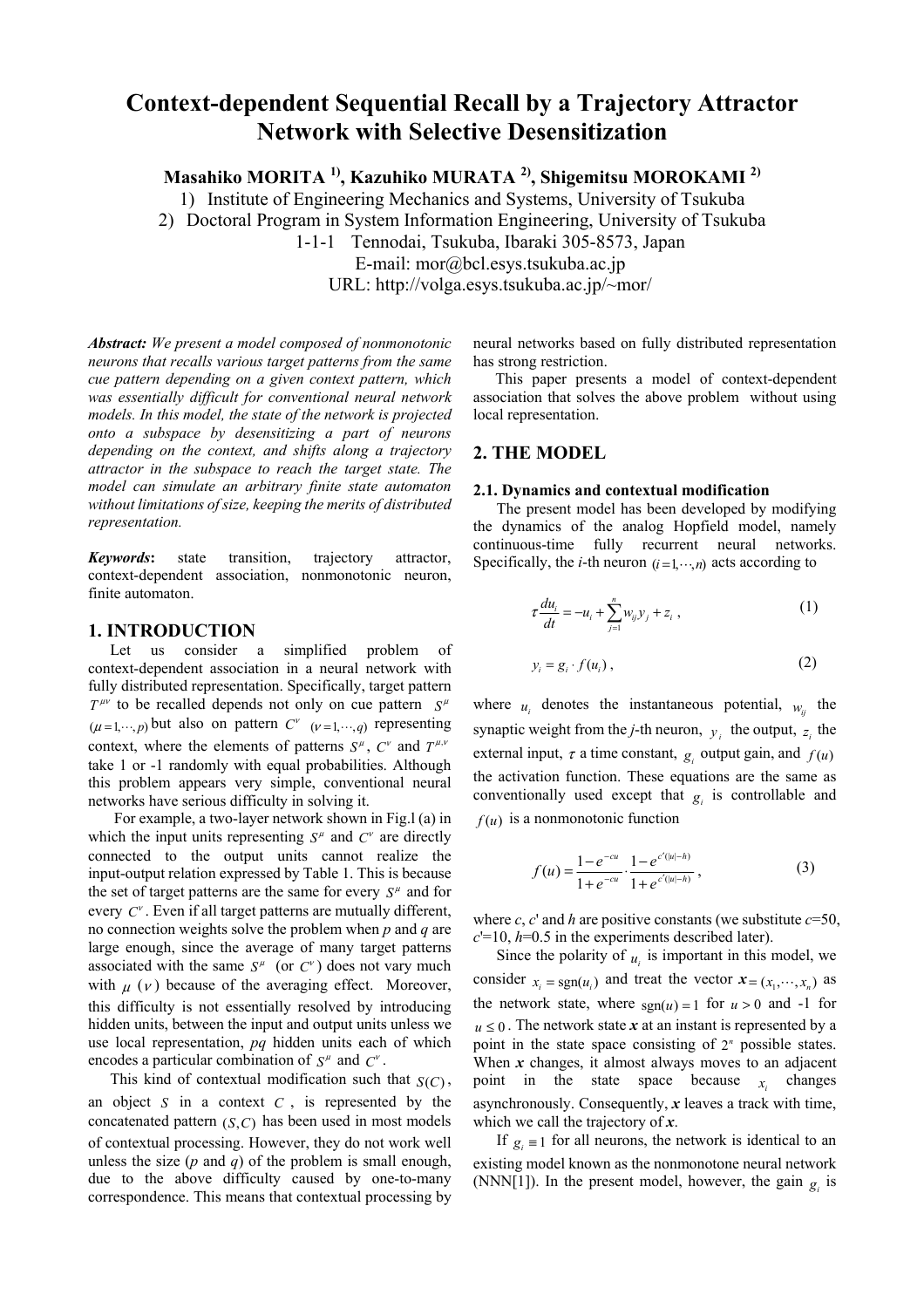

**conventional concatenation, and (b) selective desensitization used in the present model.** 

of the neuron with  $g_i = 0$  does not vary with the input, we contextual modification. The gain vector  $G = (g_1, \dots, g_n)$  is set to zero depending on the context. Since the output  $y_i$ refer to this operation as desensitization, and about half of the neurons are `desensitized' when the network receives a specified by the context and is different in different contexts, in other words, *G* represents the context.

 $g_i = (1 + c_i)/2$ , where  $c_i$   $(i = 1, \dots, n)$  is the *i*-th component of  $C$  and takes  $\pm 1$ . We also define the network state modified by context *C* as  $\mathbf{x}(C) \equiv (g_1 x_1, \dots, g_n x_n)$ , which is a the patterns *S* and *T* modified by *C* as  $S(C) \equiv (g_1 s_1, \dots, g_n s_n)$ and ,  $T(C) \equiv (g_1 t_1, \dots, g_n t_n)$  respectively. In the following, we regard  $G$  in the same light as the context pattern *C* , and deal with the simplest case that three-valued  $(1, 0, -1)$  vector. In the same way, we define

### **2.2. Forming trajectory attractors**

A NNN can have many string-shaped attractors, termed trajectory attractors, in its state space, along which the network stably makes continuous state transitions [2]. This enables the network to associate a cue with an arbitrary target, but not to recall different targets depending on contexts. Thus in the present model, we form trajectory attractors in the subspace composed of the valid (not desensitized) neurons in each context. The concrete algorithm for it is as follows.

First, we give an initial state  $x(C^v) = S^{\mu}(C^v)$  and input the learning signal  $\mathbf{r} = S^{\mu}(C^{\nu})$  in the form  $z_i = \lambda r_i$  to the network modified by  $C^v$ , where  $\lambda$  denotes the input intensity and  $r_i$  is the *i*-th element of *r*. Then we change *r* bit by bit to  $T^{\mu,\nu}(C^{\nu})$  over some period (5  $\tau$  in the simulations below), modifying synaptic weights  $w_{ij}$ between valid neurons according to

$$
\tau' \frac{dw_{ij}}{dt} = -w_{ij} + \alpha r_i y_j , \qquad (4)
$$

where  $\tau'$  denotes a time constant of learning ( $\tau' \gg \tau$ ) and  $\alpha$  is a learning coefficient (since performance of learning is better when  $\alpha$  is a decreasing function of  $|u_i|$  [2], we substitute  $\alpha = 2.0 x_i y_i$  in the simulations).

**Table 1. Example of the relation of target patterns to cue and context patterns that is difficult to realize.** 

|                                                                                                                                                                                                                                                                                                                                                                                                                                      |  |  |  |  | $ C^1 C^2 C^3 C^4 C^5 C^6 C^7 C^8 C^9 C^{10}$ |
|--------------------------------------------------------------------------------------------------------------------------------------------------------------------------------------------------------------------------------------------------------------------------------------------------------------------------------------------------------------------------------------------------------------------------------------|--|--|--|--|-----------------------------------------------|
| $S^1$ $T^1$ $T^2$ $T^3$ $T^4$ $T^5$ $T^6$ $T^7$ $T^8$ $T^9$ $T^{10}$                                                                                                                                                                                                                                                                                                                                                                 |  |  |  |  |                                               |
| $S^2\begin{bmatrix} T^{-1} & T^{-1} & T^{-1} & T^{-1} & T^{-1} & T^{-1} \ T^0 & T^{-1} & T^{-2} & T^{-3} & T^{-4} & T^{-5} & T^{-6} & T^{-7} & T^{-8} \ \end{bmatrix}$                                                                                                                                                                                                                                                               |  |  |  |  |                                               |
|                                                                                                                                                                                                                                                                                                                                                                                                                                      |  |  |  |  |                                               |
|                                                                                                                                                                                                                                                                                                                                                                                                                                      |  |  |  |  |                                               |
| $S^5\begin{bmatrix} T^7~T^8~T^9~T^{10}T^1~T^2~T^3~T^4~T^5~T^6\ S^6\end{bmatrix}$                                                                                                                                                                                                                                                                                                                                                     |  |  |  |  |                                               |
|                                                                                                                                                                                                                                                                                                                                                                                                                                      |  |  |  |  |                                               |
| $S^7 \big  T^5 \, T^6 \, T^7 \, T^8 \, T^9 \, T^{10} T^1 \, T^2 \, T^3 \, T^4$                                                                                                                                                                                                                                                                                                                                                       |  |  |  |  |                                               |
| $\begin{bmatrix} \widetilde{S}^8 \ \widetilde{T}^4 \, \widetilde{T}^5 \, \widetilde{T}^6 \, \widetilde{T}^7 \, \widetilde{T}^8 \, \widetilde{T}^9 \, \widetilde{T}^{10} \, \widetilde{T}^1 \, \widetilde{T}^2 \, \widetilde{T}^3 \ \widetilde{S}^9 \, \widetilde{T}^3 \, \widetilde{T}^4 \, \widetilde{T}^5 \, \widetilde{T}^6 \, \widetilde{T}^7 \, \widetilde{T}^8 \, \widetilde{T}^9 \, \widetilde{T}^{10} \, \widetilde{T}^1 \,$ |  |  |  |  |                                               |
|                                                                                                                                                                                                                                                                                                                                                                                                                                      |  |  |  |  |                                               |
| $S^{10}\overline{T^{\,2}\,T^{\,3}\,T^{\,4}\,T^{\,5}\,T^{\,6}\,T^{\,7}\,T^{\,8}\,T^{\,9}\,T^{10}T^{\,10}}$                                                                                                                                                                                                                                                                                                                            |  |  |  |  |                                               |

While *r* is moving in the state space,  $x(C^{\nu})$  follows slightly behind. When *r* reaches the end  $T^{\mu,\nu}(C^{\nu})$ , we keep  $r = T^{\mu,\nu}(C^{\nu})$  for a while  $(1 \tau)$  so that  $x(C^{\nu})$  may sufficiently approach *r*.

In addition, we input  $\mathbf{r} = T^{\mu,\nu}$  for a short time to the network without contextual modification  $(G=(1, \dots, 1))$  so that the state  $x = T^{\mu,\nu}$  may become a point attractor (this operation is unnecessary when  $T^{\mu,\nu}$  naturally becomes an attractor, which is the case with the simulations below).

We apply the above procedure to all  $\mu$  and  $\nu$ , and repeat it over some (about 10 to 30) cycles, gradually decreasing  $\lambda$ . If  $x(C^{\nu})$  follows r even when  $\lambda = 0$ , then trajectory attractors have been formed.

## **2.3. Context-dependent recall**

The process of recall is schematically shown in Fig. 2 where the *n*-dimensional state space of the network is expressed three dimensionally.

For example, when the network is modified by a context pattern  $C^1$ , the network state x is projected onto a subspace and it becomes  $\mathbf{x}(C^1) = S(C^1)$ . Then  $\mathbf{x}(C^{\nu})$  moves along the trajectory attractor to  $T^1(C^1)$ , when it is expected that  $x = T<sup>1</sup>$  because  $T<sup>1</sup>$  is an attractor (note that generally the potential  $u_i$  of desensitized neurons is not zero). Even if  $x \neq T^1$ , the exact pattern  $T^1$  is recalled when we release all neurons from desensitization. In the same way, if the state  $x = S$  receives modification by  $C^2$  and  $C^3$ , the network recalls  $T^2$  and  $T^3$ , respectively, by the state transitions along the trajectory attractors in respective subspaces.

It should be noted that Fig. 2 is somewhat misleading in that the projection directions of x by  $C^1$ ,  $C^2$  and  $C^3$  are orthogonal, indicating no overlap of desensitized neurons; but in fact, on average, half of the desensitized neurons are common to two different contexts. It should also be noted that the output  $y_i$  of desensitized neurons should be at the mean level  $\overline{y}$  (estimated to be 0 in this model) to minimize interference between different subspaces.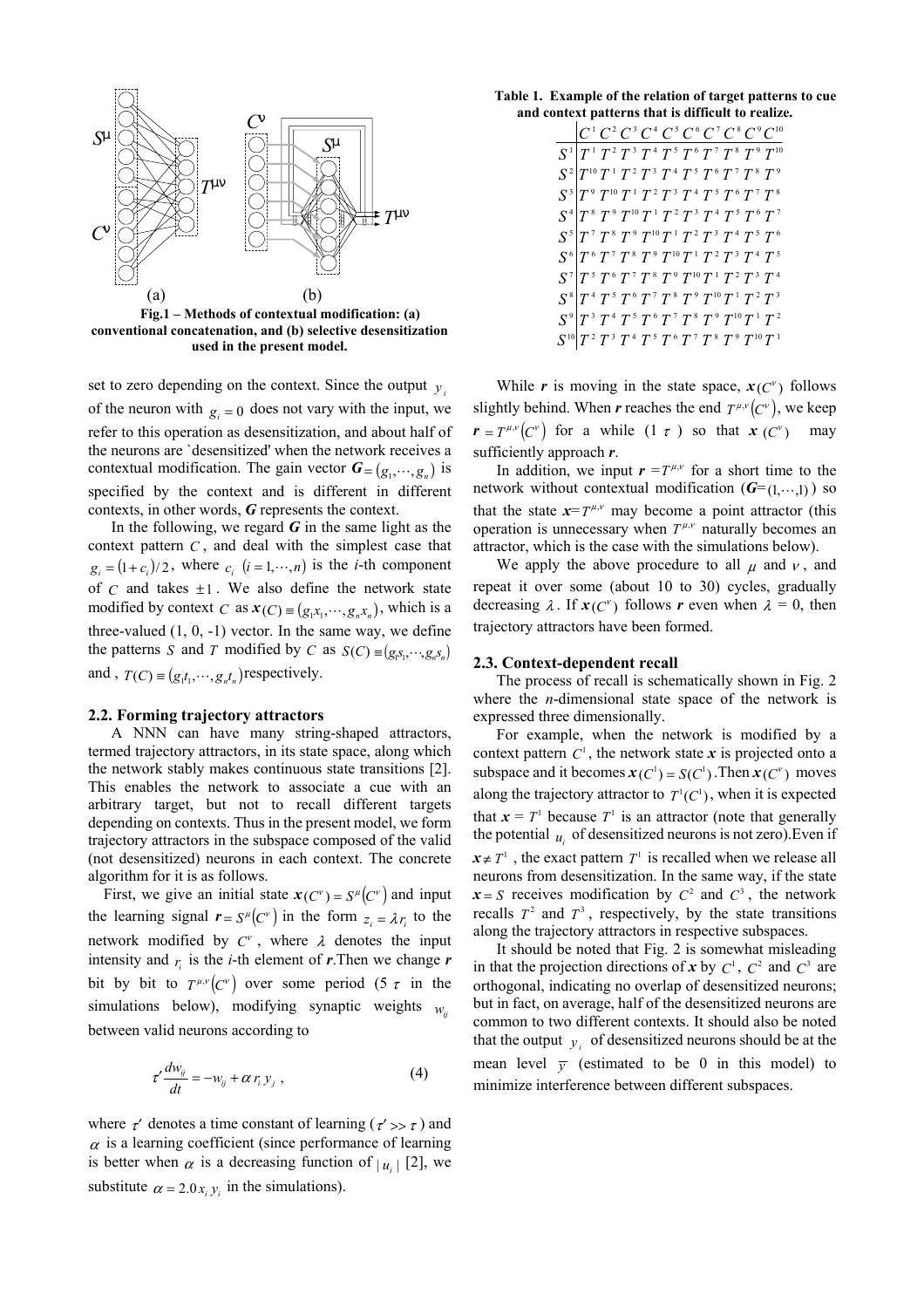

**Fig.2 – Recall process in the state space.** 



**Fig.3 – Association capacity of the model.** 

# **3. COMPUTER SIMULATIONS**

## **3.1. Capacity**

We carried out computer simulations to examine the performance of the model. Fig. 3 shows one of the results, in which the maximum number *pq* of associations that the model can correctly form is plotted against the number *n* of neurons. In this experiment, cue patterns  $S^1, \dots, S^p$  and context patterns  $C^1, \dots, C^q$  are of the same number  $(p=q)$ and generated at random; the target pattern  $T^{\mu,\nu}$  is one of the patterns  $T^1, \dots, T^p$  generated at random, and is determined by the remainder for  $|\mu - \nu|$  divided by p as shown in Table 1.

As we see from the graph, the capacity of this model increases nearly proportionally with *n*. In contrast, when we use the conventional method of contextual modification (concatenating  $C$  to  $S$ ), the capacity is almost zero even with a NNN, as shown by broken lines in Fig. 3.

We tested the model on various other conditions including the case  $p \neq q$  and the capacity was larger than 0.16*n* in any case, indicating that this model is free from the above difficulty in context-dependent association. This is thought to be because neither  $S^{\mu}$  or  $C^{\nu}$  is directly associated with  $T^{\mu,\nu}$ .



**Fig.4 – Example of the state transition diagram.**

# **3.2. Simulating a finite automaton**

In our model, the target pattern may be identical to one of the cue patterns. Then another target pattern can be recalled from the recalled pattern, and by repeating this, target patterns can be sequentially recalled. In this process, we can control the sequence of patterns is also possible by switching the current context. In other words, the state transition of the network is controllable.

For example, any state transition among  $S^1, \dots, S^p$  is possible using *p* context patterns, as shown in Fig. 4 for the case of  $p=4$ . Also Table 2 shows an example of  $S^{\mu}$ - $C^{\nu}$ relation that enables arbitrary state transitions in the case *p*=*q*=10.

 In practice, we trained the network to act according to Table 2. Fig. 5 shows the behavior of the model when  $S^{\mu}$ is not externally given except for the initial state, where similarities  $\sum_{x_i s_i^{\mu}} / n$  of the network state *x* to patterns  $S^1$ to  $S<sup>10</sup>$  are plotted against time scaled by the time constant <sup>τ</sup> .

We see in (a) that *x* shifts from the initial state  $S^6$  to  $S^5$ , moving via  $S^7$ ,  $S^4$ ,  $S^8$ , etc. to  $S^1$  while  $C = C^1$  is kept throughout. On the other hand, *x* makes different transitions by switching *C* in (b). It should be noted that switch of C does not have to be made when  $x = S^{\mu}$  exactly holds; that is, we may switch  $C$  in the middle of state transitions except when  $x$  is midway between  $S<sup>\mu</sup>$ , as shown in (b) at  $t=38 \tau$ .

As we see from this example, the model can recall  $S^{\mu}$  in any order and preserve  $S<sup>\mu</sup>$  for any time. This means that the model simulates a finite state automaton (FSA) with *p* states and *q* inputs, as is apparent from Fig. 4. Since the number of trajectory attractors or transition paths that the model can form increases proportionally with *n*, it follows that this model possesses the ability to simulate an arbitrary FSA of any size without explosion of neurons.